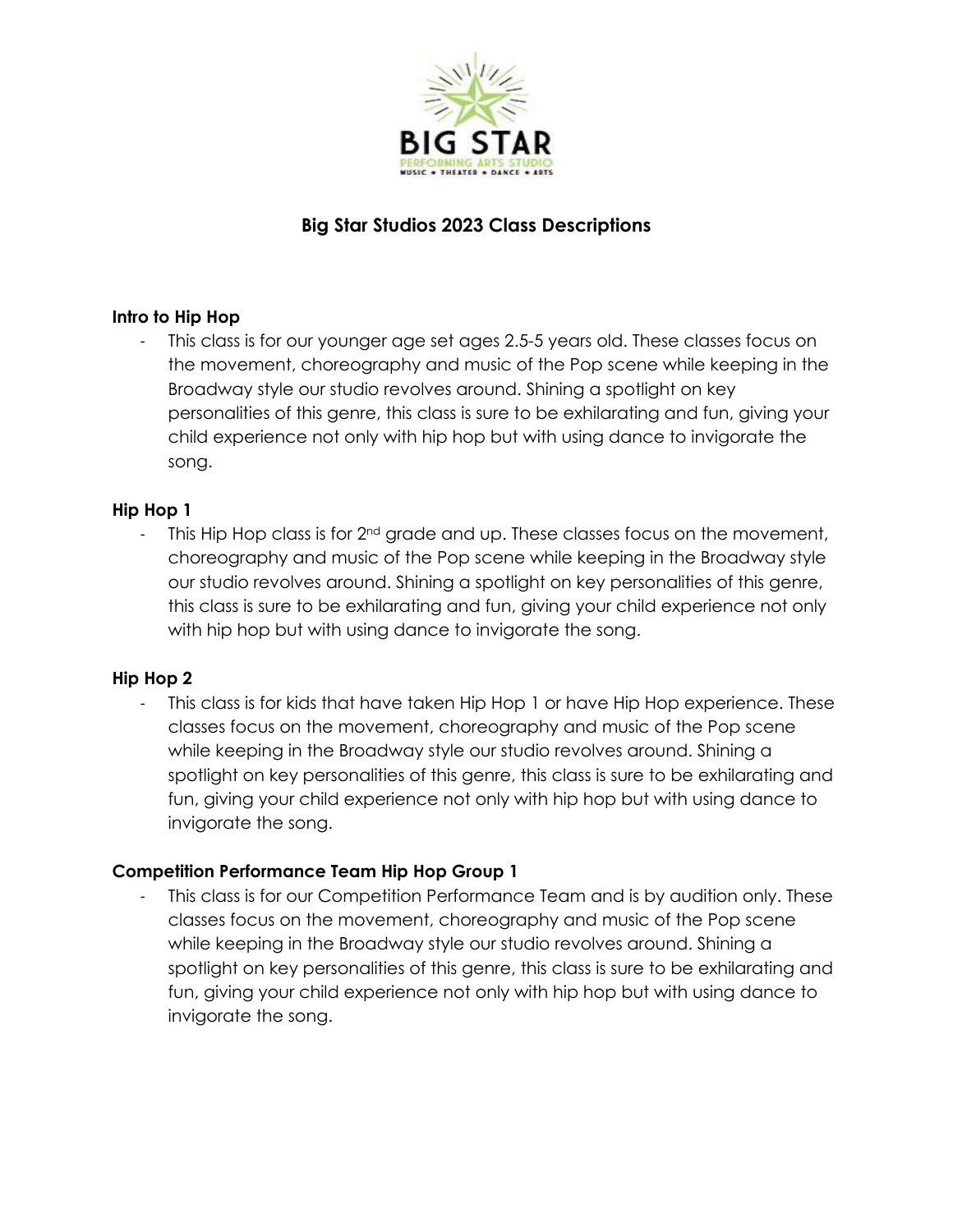### **Competition Performance Team Hip Hop Group 2**

This class is for our Competition Performance Team and is by audition only. These classes focus on the movement, choreography and music of the Pop scene while keeping in the Broadway style our studio revolves around. Shining a spotlight on key personalities of this genre, this class is sure to be exhilarating and fun, giving your child experience not only with hip hop but with using dance to invigorate the song.

#### **Encanto! Intro to Musical Theater**

- In this brand-new class, we will dive back into the lives of everyone's favorite gifted family, the family Madrigal! Students will get a chance to perform instant classics like "We Don't Talk About Bruno", "Surface Pressure", "What Can I Do?", and more… all while using this film as a study in what makes a compelling story and what makes a great modern musical! Not only will students gain thrilling performance experience, but they will gain structured insight as future storytellers as well! Turn passion into potential with this sure-to-be-a-hit group class!
- Designed specifically for our youngest stars-to-be, this class allows students the chance to explore music, movement, and creativity through a variety of "triplethreat" activities just for them! They will jump into a story, observe all that surrounds them, embrace the characters, and sing and dance them through adventures.

#### **Content Creation: Tik Tok & More!**

- Not all stories are told on stage. YouTube, Instagram, Tik Tok, and on and on. We live in a digital age, and content creators are more in-demand than ever before. Some content comes in 15 second chunks, and some comes in 15-minute vlogs. But it all initially comes from inside the brain of a storyteller. This class will give students access to the digital production process, as well as guide them and push them to specify and clarify the content and the stories that they want to produce. Students will learn about production, editing, distribution, and more, while being mentored regarding their own personal content, and the story they want to tell. Providing a safe place for your storyteller to tell their story in their way can unlock an entirely new level of creative passion. Allow us to nurture your storyteller's passion using the media of today and tomorrow.

#### **Pop Music Performance**

Pop music from the radio has always made its way to the Broadway stage, and in this class, students will get to jump into today's hottest music (think Imagine Dragons, Olivia Rodrigo, BTK, Lady Gaga, or whichever artist is their favorite!) to create performances that could belong on the stages of tomorrow! Students will dive into their favorite pop songs, turning today's hits into fully realized theatrical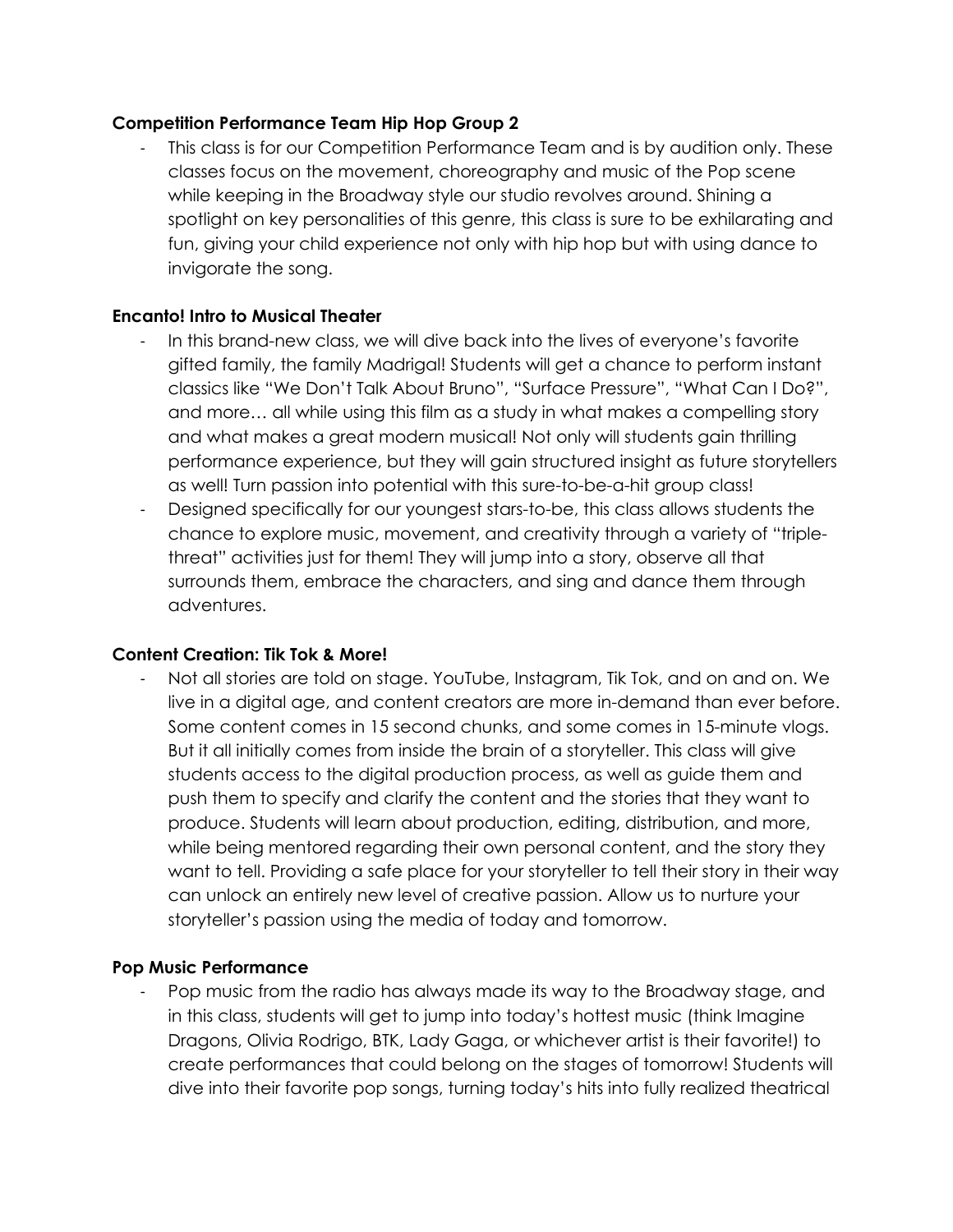performances. Pop vocal technique, text analysis, and contemporary dance will be used to transform each performance into a live theatrical experience!

### **Songwriting**

Does your young storyteller ever make up their own song, on the spot? We've all seen this amazing creative impulse, but it can be hard to figure out the next step. Well, THIS class is here to solve that problem! Storytellers of all ages will learn about verses, the pre-chorus, the chorus/hook, the bridge, and every element of the songwriting process. Guided by their teacher, students will create songs of their own, engage in lyric writing, and experience the immense joy that comes from making a song that has NEVER existed before! Registration for this class comes with a free digital demo of the student's final presentation song, for friends and family to listen to for years to come!

# **Stage Presence: Owning the Stage!**

- What IS stage presence? Relaxed, but powerful. Centered, but vibrant. Specific and clear. All our favorite actors on stage and screen can command a room all while barely moving a muscle. In this powerful class, students will work to center their bodies and minds through yoga and mindfulness exercises, then dive into material that demands simplicity and fine detail. This is a modern-day class for the modern-day performer. Perfect for any storyteller wanting to become more specific and grounded in their performance and looking to develop a clearer mind and more confident stage presence!

# **Big Star Presents our Fall 2022 Full Scale Musical Production!**

Students will have a chance to learn a musical from beginning to end and perform the full production in January of 2023. Parts will be assigned and there will be singing, acting and dancing. All students will be assigned a script where you will learn lines and music to bring the musical to life! This class is taught by two of our most talented teachers with an amazing amount of vocal, choreography and acting experience to pass on to these lucky students!

### **Competition Performance Team: JUNIORS 2022-2023**

- Competition Performance Team for Juniors. This is an audition only class. Please reach out to Big Star staff for more information!

### **Competition Performance Team: TEENS 2022-2023**

- Competition Performance Team for Teens. This is an audition only class. Please reach out to Big Star staff for more information!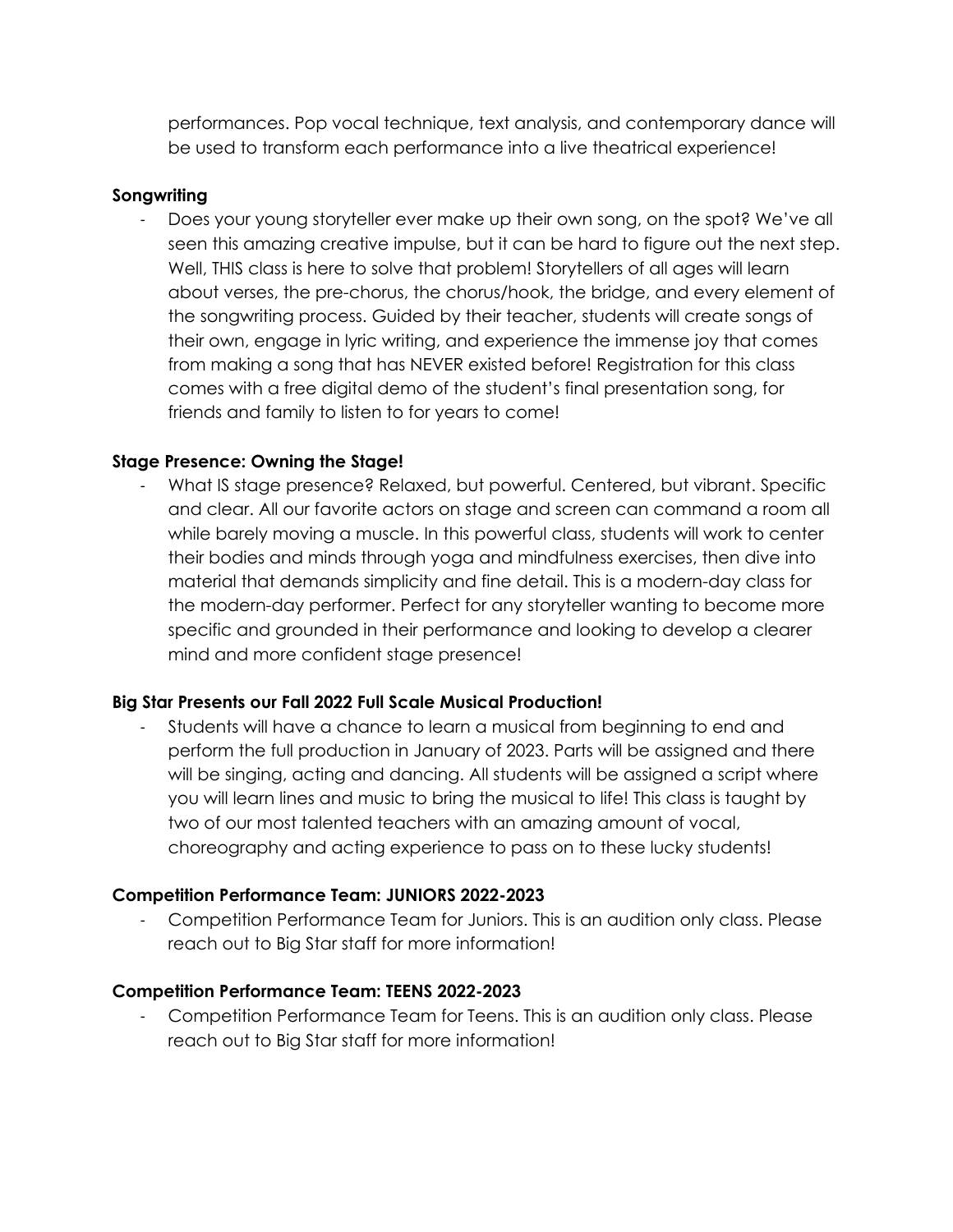#### **Junior Tap with Miss Jessica Low**

This tap class is for students that are just beginning tap and looking to further their tap skills. A great class for late elementary and middle school kiddos! Since the earliest days on Broadway tap has been an integral part of being a wellrounded performer on the stage. This class will focus on basic technical skills, development of the ear and the ability to understand music. Skills will include flaps, shuffles, pickups, cramp-rolls and more! Miss Jessica will practice a variety of choreography using many different rhythms and a wide range of music. The class will focus on proper tap technique and sounds and most importantly kids will have a fantastic time!

#### **Musical Theater: Intro to Storytelling**

Designed specifically for our stars-to-be, this class allows students the chance to explore music, movement, and creativity through a variety of "triple-threat" activities just for them! They will jump into a story, observe all that surrounds them, embrace the characters, and sing and dance them through adventures. Perfect for the student who is interested in a taste of Broadway, this class will take a musical theater piece from beginning to end for performance. Students will learn about characters, blocking, choreography and singing to create a musical masterpiece.

#### **Musical Theater: The Greatest Showman!**

In this thrilling class, students learn and perform songs from The Greatest Showman, a show centered on the theme of self-acceptance, and pride in being different and unique. With songs like "The Greatest Show", "A Million Dreams", "This is Me", "From Now On", and more… students let their voices soar to these uplifting songs centered on identity and acceptance of self and others. These energetic songs inspire young performers to sing loudly and bravely, and dance with passion and confidence in group settings with featured solos. This class will be filled with spirit and movement and should be an uplifting highlight of the week and year for all its students!

#### **Musical Theater: Hamilton and More!**

- From stage musicals like In The Heights and Hamilton, to musical films like Moana and Encanto!, Lin Manuel Miranda is arguably the most prolific and popular composer/lyricist on the planet right now. In this class, we will explore the incredible words that Lin has brought to life in his recent works of art. Students will sing and rap at the speed of Miranda, and even try their hand at writing lyrics in his style as well! Every story begins with its words, and this class will immerse its students in some of the catchiest lyrics ever written! Come flow and grow!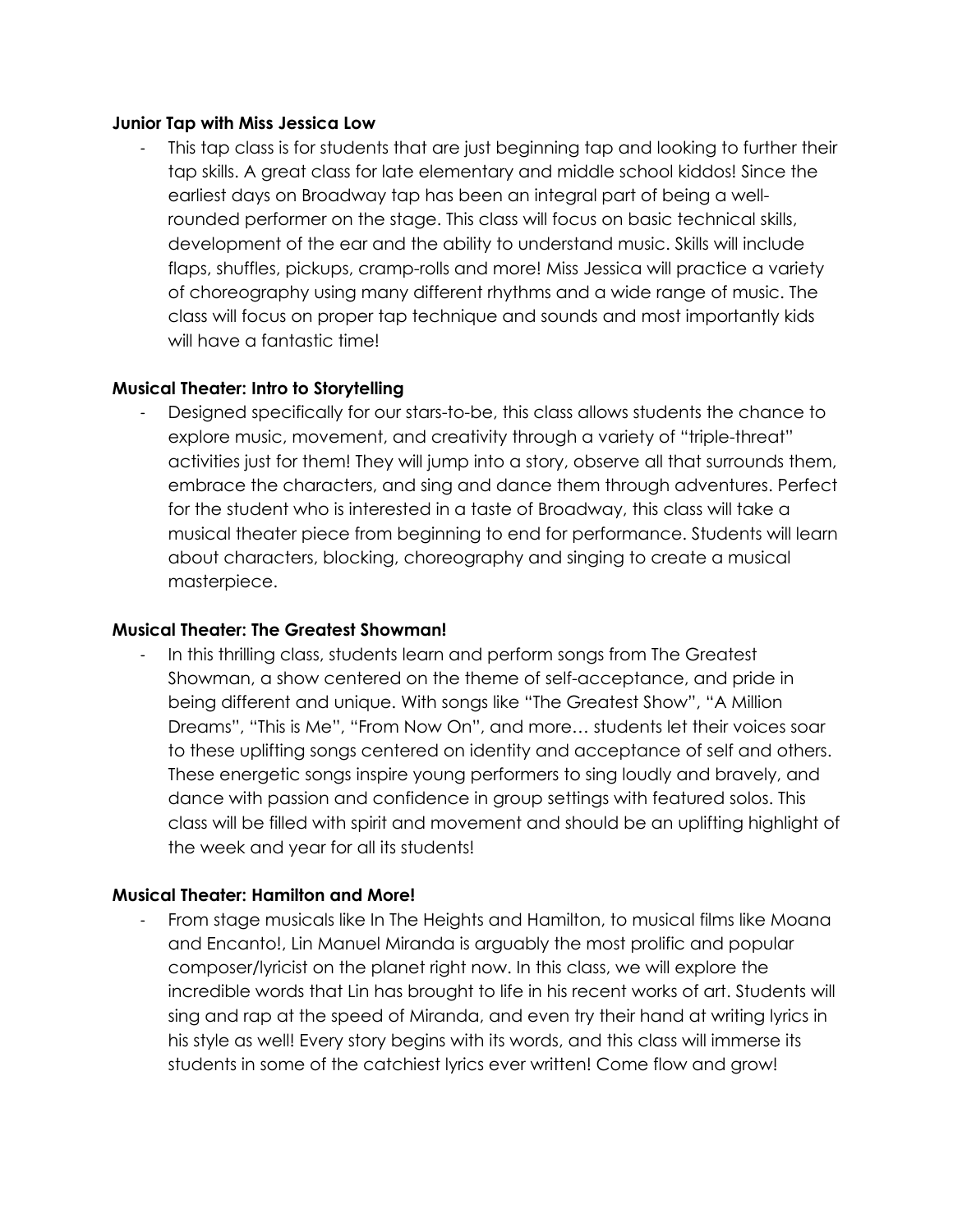### **Competition Performance Team: Kathy's Select Group**

- This group is by invitation only for our CPT select team.

### **Intermediate/Advanced Jazz & Musical Theater Dance**

Dance is an integral part of the musical theater world, with most theatrical productions requiring performers to be "triple threats" (actors, singers, and dancers). As such, Big Star Studios is pleased to announce a new choreography spotlight series! This class focuses, at a deeper level, on the movement, choreography, and music of musical theater. Focusing on jazz and musical theater dance technique this class is designed to take our already talented students to another level. Shining a spotlight on key Broadway dance personalities of our theme, this class is sure to be exhilarating and fun, giving your child experience not only with singing, but with using dance to move a story forward. Sure to be fun and a crowd pleaser!

### **Competition Performance Team: SENIORS 2022-2023**

- Competition Performance Team: SENIORS. This class is an audition only class. Please reach out to Big Star staff for more information!

### **Tap with Miss Jessica Low**

Big Star Studios is so excited to be offering tap with the talented Miss Jessica Low! Since the earliest days on Broadway tap has been an integral part of being a well-rounded performer on the stage. This class will focus on basic technical skills, development of the ear and the ability to understand music. Skills will include flaps, shuffles, pickups, cramp-rolls and more! Students will practice a variety of choreography using many different rhythms and a wide range of music. The class will focus on proper tap technique and sounds and most importantly kids will have a fantastic time!

### **Musical Theater 2 Performance**

This class will inspire the older student to focus on characterization, dialogue, vocals, choreography, and on-stage skills. This class is for the student who wants to take the skills previously learned that much closer to becoming a "triple threat". Depending on the skill level, students will have the opportunity for solo as well as ensemble work. Each student will experiment with costumes, props, blocking, and choreography culminating in their final performance.

### **Musical Theater 2: From Screen to Stage- Songs from Movies**

This popular class brings our favorite songs from our favorite movies right to our Big Star classroom. Student passion gets to drive our selection process as we choose songs from our favorite movies to learn, choreograph, and eventually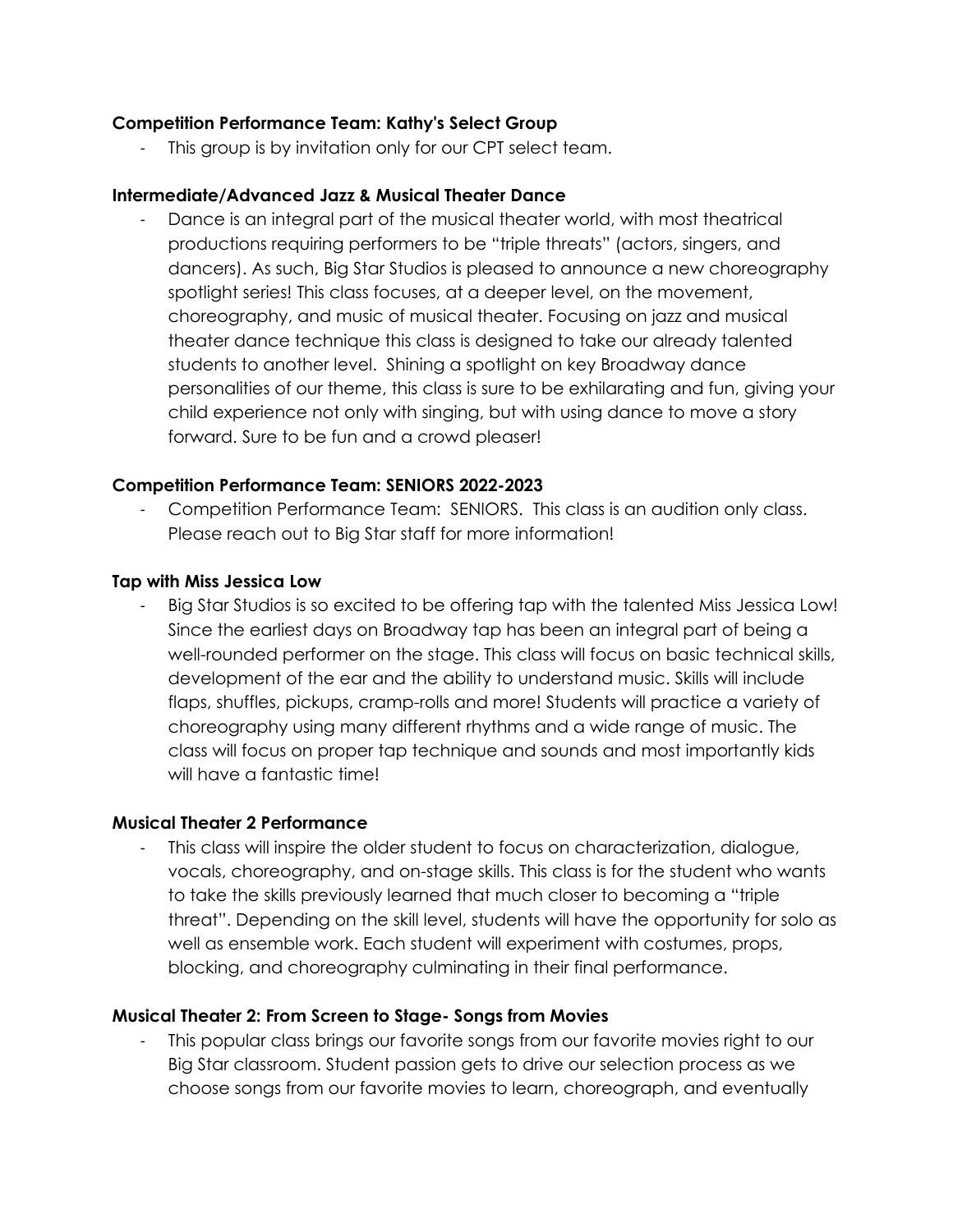fully perform. Whether it's Encanto!, The Greatest Showman, Moana, or even a classic film musical like Beauty and the Beast, this class will show our students that any song or story from a movie can be brought to life in a classroom, or even their living rooms at home! This class will be inventive, wide-ranging, and great for all skill levels!

# **Big Star Presents our Fall 2022 Full Scale Musical Production!**

- Students will have a chance to learn a musical from beginning to end and perform the full production in January of 2023. Parts will be assigned and there will be singing, acting and dancing. All students will be assigned a script where you will learn lines and music to bring the musical to life! This class is taught by two of our most talented teachers with an amazing amount of vocal, choreography and acting experience to pass on to these lucky students!

# **Beginner/Intermediate Jazz & Musical Theater Dance**

Dance is an integral part of the musical theater world, with most theatrical productions requiring performers to be "triple threats" (actors, singers and dancers). As such, Big Star Studios is pleased to announce a new choreography spotlight series! This class focuses, at a deeper level, on the movement, choreography and music of musical theater. Focusing on jazz and musical theater dance technique this class is designed to take our already talented students to another level. Shining a spotlight on key Broadway dance personalities of our theme, this class is sure to be exhilarating and fun, giving your child experience not only with singing, but with using dance to move a story forward. Sure to be fun and a crowd pleaser!

### **Competition Performance Team: Production Number 2022-2023**

- Competition Performance Team Production Number for the 2022-2023 competition season. This class will meet every week. There will be call times for students and groups throughout the season making sure that all students time is being used wisely.

### **Competition Performance Team: Eric's Select Group**

- This select group for CPT is by invite only. Please reach out to Big Star Studios with questions.

# **Acting 101**

This is a beginning level introductory to acting class. Students will learn the six elements of acting (Thought/Theme/Ideas, Action/Plot, Characters, Language, Music and Spectacle). This class will also introduce kids to creating characters, memorizing dialogue, using their voice and body to show emotions. Students will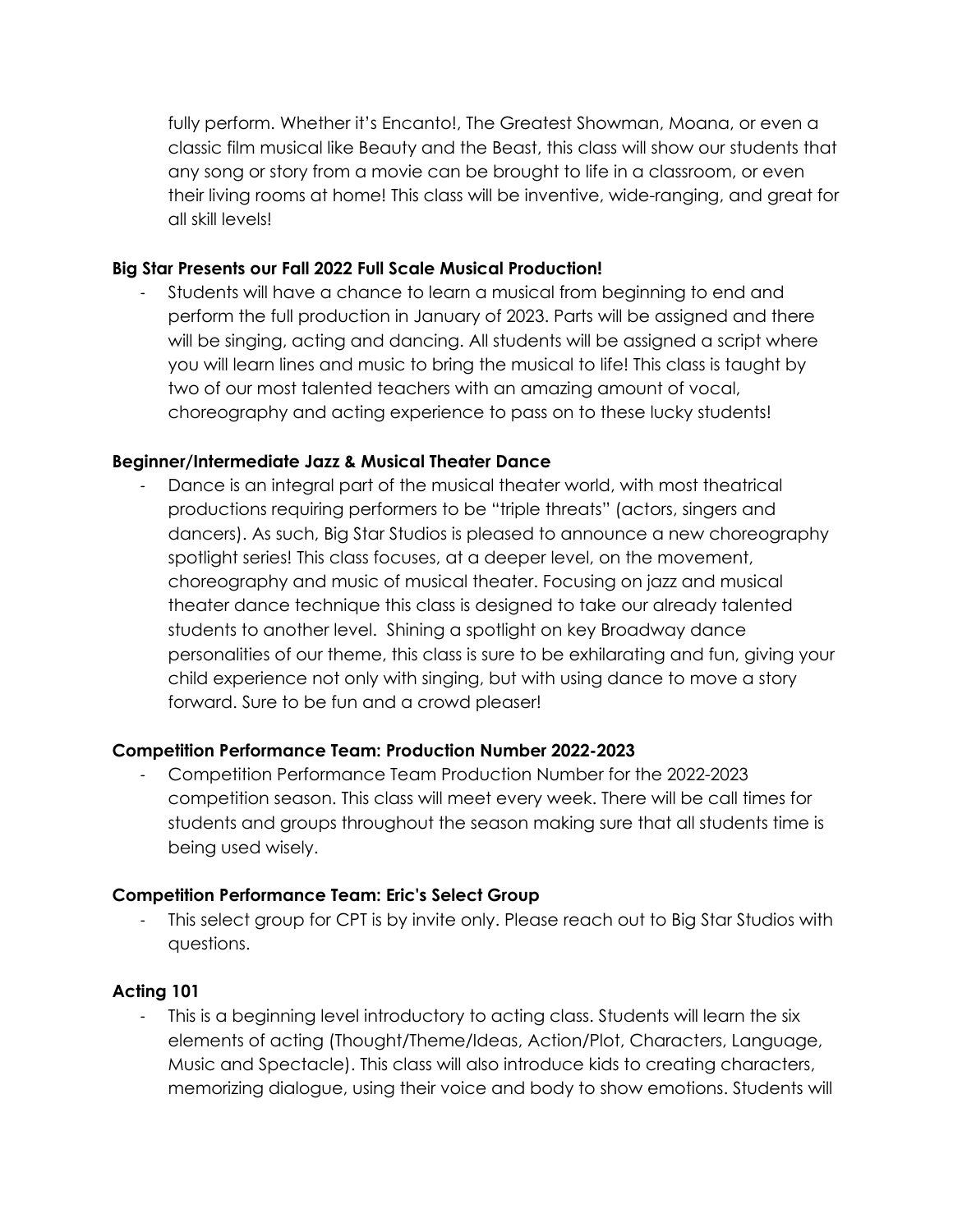have the opportunity to perform short scenes after learning the keys to acting. Whether students are looking to get comfortable speaking in front of people, gain confidence and get over stage fright or aspire to make it onto the big screen this class has something for everyone interested in acting!

#### **Acting for the Camera**

- In today's digital world, the "self-tape" audition is becoming more and more commonplace, especially as a first impression/submission. But there is a world of difference between acting for the stage and acting for the camera. In this class, students will work on their on-camera acting and singing, bringing clarity and specificity to their face and body, while remaining detailed, relaxed, and controlled. The techniques of the self-tape audition will be taught to our students (lighting, backdrop, how to slate, eye line, sides prep, etc…), culminating in the creation of their own self-tape auditions, which will be yours to keep and look back on for years to come! This class is for ANYONE who wants to be on the big screen, or any screen for that matter!

#### **Advanced Musical Theater; Into the Woods and Steven Sondheim**

- Steven Sondheim is widely regarded as the greatest American musical theatre composer of the past 50 years. Sondheim's songs are the ultimate actor's challenge, and the ultimate actor's dream: melodies rooted in conversational, character driven language. In this class, students will tackle songs from classic musicals like Into the Woods, Sweeney Todd, Sunday in the Park with George, and more! Learning to act and sing at the same time is possibly the biggest obstacle to great musical theater performances, and nothing will help a student learn this skill better than songs by this master composer. Come conquer Sondheim and watch your ability explode!

#### **Young Professionals Audition Prep**

- No matter what age you are, it's never too early to prepare for ANY audition that may come your way! In this class, students of all ages will put together everything needed to be a professional auditioning actor! From organizing your materials (headshot/resume, audition book) to the techniques and strategies used in professional audition rooms, your young storyteller will learn everything it takes to enter the audition room prepared and confident. The class will culminate with real simulated auditions that will provide our students with the confidence they need to crush any general audition or callback. A must for any aspiring young professional!
- Class registration includes a discounted headshot session!